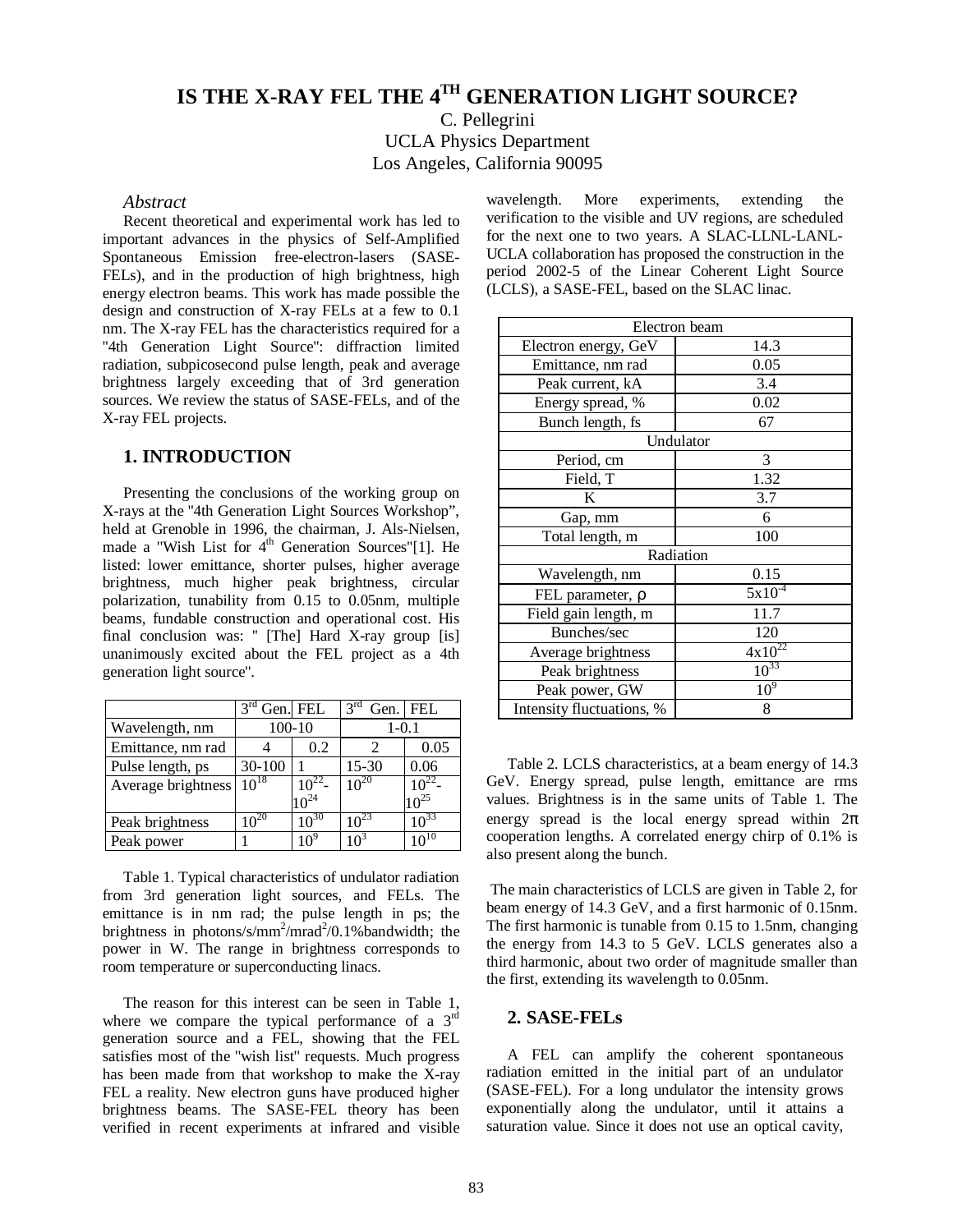which has large losses at short wavelength, a SASE-FEL can be operated at any wavelength, and is tunable.

The first papers proposing a SASE-FEL to generate coherent X-rays were written in the 1980s [3,4]. It was soon realized that the beam properties needed to achieve this goal were, at that time, beyond the state of the art. The best beams available from storage rings would limit the wavelength to about 50nm [5].

The development of photoinjector electron guns changed the situation, and made possible to consider a linac based SASE-FEL for soft X-rays [6]. The work on linear colliders demonstrated the possibility of accelerating electron beams to tens of GeV, with an emittance as low as  $10^{-11}$ m rad and peak currents of several kA. These advances in beam physics and technology, and the theoretical developments on SASE-FELs [7], opened new possibilities. A proposal to use the SLAC linac to build a SASE-FEL at a wavelength of 4 to 0.1nm was presented at the first workshop on  $4<sup>th</sup>$ Generation Light Sources held at SLAC in 1992 [8]. A study group with physicists from SLAC, LBNL, UCLA, and other institutions, developed this idea in the following years.

Starting in 1995 a program to develop SASE-FELs using superconducting accelerator was initiated at DESY [9]. The work at SLAC and DESY was discussed in workshops at Grenoble and KEK in 1996, and Argonne in 1997, confirming the interest in X-ray FELs.

The initial study group at SLAC was followed by the LCLS design group, a SLAC, UCLA, LLNL, LANL, LBNL, ESRF, Rochester, Milan, DESY collaboration. The LCLS design report has been recently reviewed, and the review committee has endorsed the feasibility of LCLS, if the FEL physics, demonstrated in the infrared and visible, is valid also at shorter wavelengths.

# *2.1 SASE-FEL physics*

An electron beam, passing through an undulator of period  $\lambda$ <sub>u</sub> and parameter K, produces spontaneous radiation with wavelength  $\lambda = \lambda_u (1 + K^2/2)/2\gamma^2$ , where γ is the energy in rest mass units. The interaction of the beam with its own spontaneous radiation leads to a collective instability, and an exponential growth of the intensity along the undulator axis, z. For an undulator long compared to the gain length,  $L_G$ , the radiation intensity is given by [7]

$$
I = (I_0/9) \exp(2z/L_G), \tag{1}
$$

 $I_0$  being the coherent spontaneous radiation intensity for an undulator of length LG. The gain length is approximately

 $L<sub>G</sub>=λ<sub>u</sub>/2√3πρ$ , (2*)* 

where ρ, the FEL parameter, is proportional to the beam plasma frequency to the power 2/3, or  $(Q/\sigma^2 L)^{1/3}$ , Q

being the electron bunch charge,  $\sigma$  its radius, and L its length. Saturation occurs after about  $10L<sub>G</sub>$ , and the intensity at saturation is about  $\rho$  times the beam energy.

The spontaneous radiation intensity from many electrons,  $I_0$ , is proportional to the square of the bunching factor

$$
B_0 = \sum_k \exp(2\pi i z_{0k}/\lambda),\tag{3}
$$

where  $z_{0k}$  is the electron position within the bunch when the bunch enters the undulator. If the electrons have a uniform longitudinal distribution the bunching factor is zero. If the bunch length is much smaller than  $\lambda$ , the bunching factor is approximately equal to the number of electrons, and the intensity is proportional to the square of the electron number. This regime is called coherent spontaneous emission. For the case of interest to us, a beam produced from a photocathode and a bunch length much larger than  $\lambda$ , the bunching factor is a random number with zero average, and the average of the square,  $\langle |B_0|^2 \rangle$ , equal to the number of electrons in the bunch. In this case the spontaneous radiation intensity fluctuates from pulse to pulse, and its average value is proportional to the charge in the bunch.

The fluctuation level is associated to the time structure of the radiation pulse. In the simple case of spontaneous radiation the intensity changes in each pulse slice one wavelength long, and is proportional to the local random bunching factor. However, as the beam and the radiation propagate through the undulator, the radiation moves ahead of the electrons by one wavelength per undulator period, an effect called slippage. In a long undulator the radiation generated by a slice interacts with the electrons in front and drives them to produce more radiation, thus establishing a correlation between the fields emitted by the electrons within one cooperation length,

$$
L_c = (L_G/\lambda_u)\lambda,\tag{4}
$$

a distance equal to the slippage in one gain length [10]. The result is to generate a series of spikes about  $2\pi L_c$  long, with an amplitude changing randomly between zero and a maximum value. The number of spikes is M= bunch length/ $2\pi L_c$ . Since the intensity in each spike is independent from that of other spikes the standard deviation of the intensity distribution is  $1/\sqrt{M}$  [10]. The length of the spikes determines also the line width of the radiation, which at the undulator exit is about  $1/N_{\text{u}}$ .

The time structure and intensity fluctuations are important for X-ray FEL applications. The time structure can be changed filtering it with a monochromator. It has also been proposed [11] to modify the time structure and intensity fluctuations by splitting the undulator in two parts and inserting optical elements between them, to filter the radiation and increase the spike length.

Diffraction, energy spread,  $\sigma_{E}$  and slippage can increase the gain length over the value (2) if the conditions  $\varepsilon < \lambda/4\pi$ ,  $\sigma_E < \rho$ ,  $\lambda N_u < L$ ,  $Z_R > L_G$  are not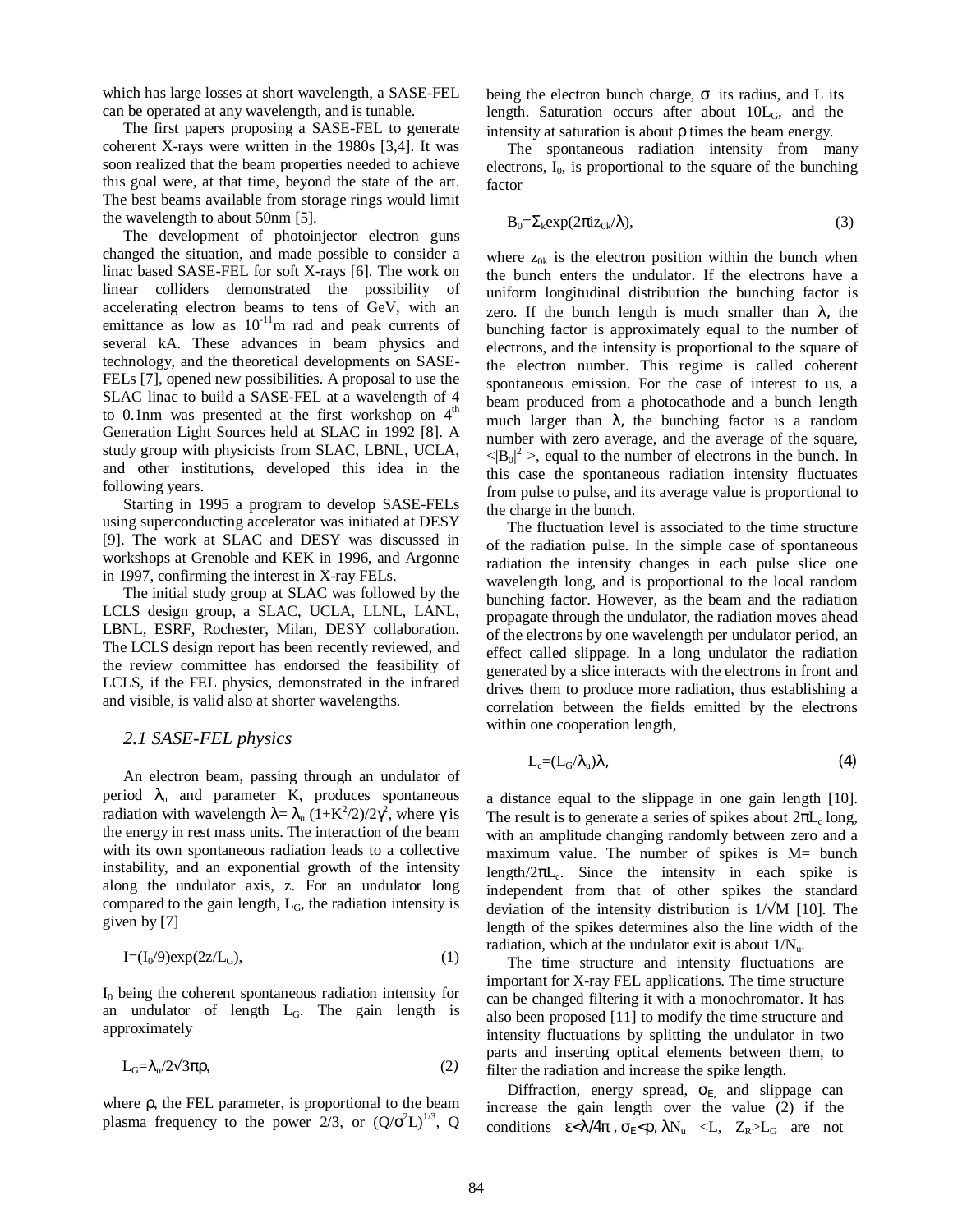satisfied, where  $\varepsilon$  is the beam emittance,  $N_u$  the total number of undulator periods, and  $Z_R$  the radiation Rayleigh range.

### *2.2 Experimental results on SASE-FELs*

Experimental results on SASE-FELs have been obtained in the microwave region [12], with gain of the order of  $10^6$ - $10^7$ . Recent experiments in the infrared, and visible obtained gains of one to two orders of magnitude [13]. The largest gain to date in the infrared,  $3x10^5$  at 12µm, was obtained in an experiment with a 2m long, hundred period, undulator [14].

The results of this last experiment are shown in figures 1, 2, and 3. Figure 1 shows an increase in output intensity by more than  $10<sup>4</sup>$ , when changing the charge in the electron bunch by a factor of seven, for fixed undulator length. The bunch radius, energy spread, and length also change with the charge, making impossible to have a simple analytical model to evaluate the intensity. To compare the results with theory we use the simulation code Ginger [15], where we can input the measured values of all bunch parameters. The results from Ginger, together with the measured intensities, are plotted in figure 2. Within experimental errors there is agreement between the theory and the data.

The gain length can be evaluated directly from the ratio of the measured intensity to the spontaneous radiation intensity, and also from the Ginger simulation. The two results agree, giving a gain length of about



Fig. 1 Experimental results from the UCLA-LANL-RRIK experiment at 12µm, showing the increase in intensity versus charge, for a constant undulator length.

Direct observation of the time structure is difficult because the typical length of the spikes in the infrared region is below one picosecond. It is instead possible to observe the intensity fluctuations. The fluctuations have been observed before for a short undulator, with no FEL gain [16] and for SASE radiation in the infrared [13]. In figure 3 we show the distribution of intensity in the UCLA-LANL-RRIK experiment. The theory predicts a

standard deviation of about 33%, in agreement with the experimental results. Figure 3 shows also a fit to the distribution with the theoretical prediction of a Gamma function with M=9.

### *2.3 Next generation experiments*

More experiments are being prepared to further test the SASE-FEL physics, extending it to shorter wavelength. A BNL-LANL-LLNL-SLAC-UCLA group is preparing a 0.8-0.6µm experiment, using a 4m long undulator with distributed strong focusing quadrupoles, to reach saturation and study the radiation time structure, and angular distribution. Another BNL group is studying SASE and harmonic generation in the infrared to visible region.

A DESY group is preparing a SASE-FEL experiment using the TESLA Test Facility superconducting linac. The Phase 1 experiment will be done in 1999 at 390 MeV, and a wavelength of 42nm. Phase 2, scheduled for 2002, will have a linac energy of 1000 MeV, wavelength of 6nm, undulator length of 30m. The ultimate goal is a X-ray FEL in conjunction with the TESLA linear collider.

An Argonne group is preparing an experiment using the APS injector, energy of 220-444 MeV, wavelength 500- 20nm, an 18m long undulator. Similar experimental programs on SASE-FELs are being prepared also in Japan, at Spring8 and other laboratories, and in China.

A SLAC-LANL-LLNL-UCLA group has proposed to build the LCLS, with construction starting in 2002.

# **3. A X-ray SASE-FEL**

We discuss in this section some of the main technical and physical issues of an X-ray SASE-FEL, following closely the LCLS design report [2].

#### *3.1 Electron Beam Acceleration and Compression*

The LCLS electron beam parameters at the undulator entrance are given in Table 2. The electron beam is produced in a photoinjector gun, and accelerated and compressed in the S-band SLAC linac. The LCLS electron gun is a photoinjector developed by a BNL-SLAC-UCLA collaboration [17] and tested at the Brookhaven ATF linac [18]. The gun design characteristics are: charge, 1nC/ bunch; normalized emittance, rms, 1mm mrad; pulse length, rms, 3.3 ps. The results of measurements at the ATF at 1nC are: normalized emittance, rms, 2 mm mrad; peak current, 200A. These values have been measured using a laser pulse on the photocathode with a uniform radial distribution, and a Gaussian longitudinal distribution. Theoretical calculations show a reduction in emittance by a factor of two using a laser pulse with a longitudinal flat top.

It is also important to notice that the FEL gain depends on the local value of the emittance over a length of the order of the cooperation length, which for the X-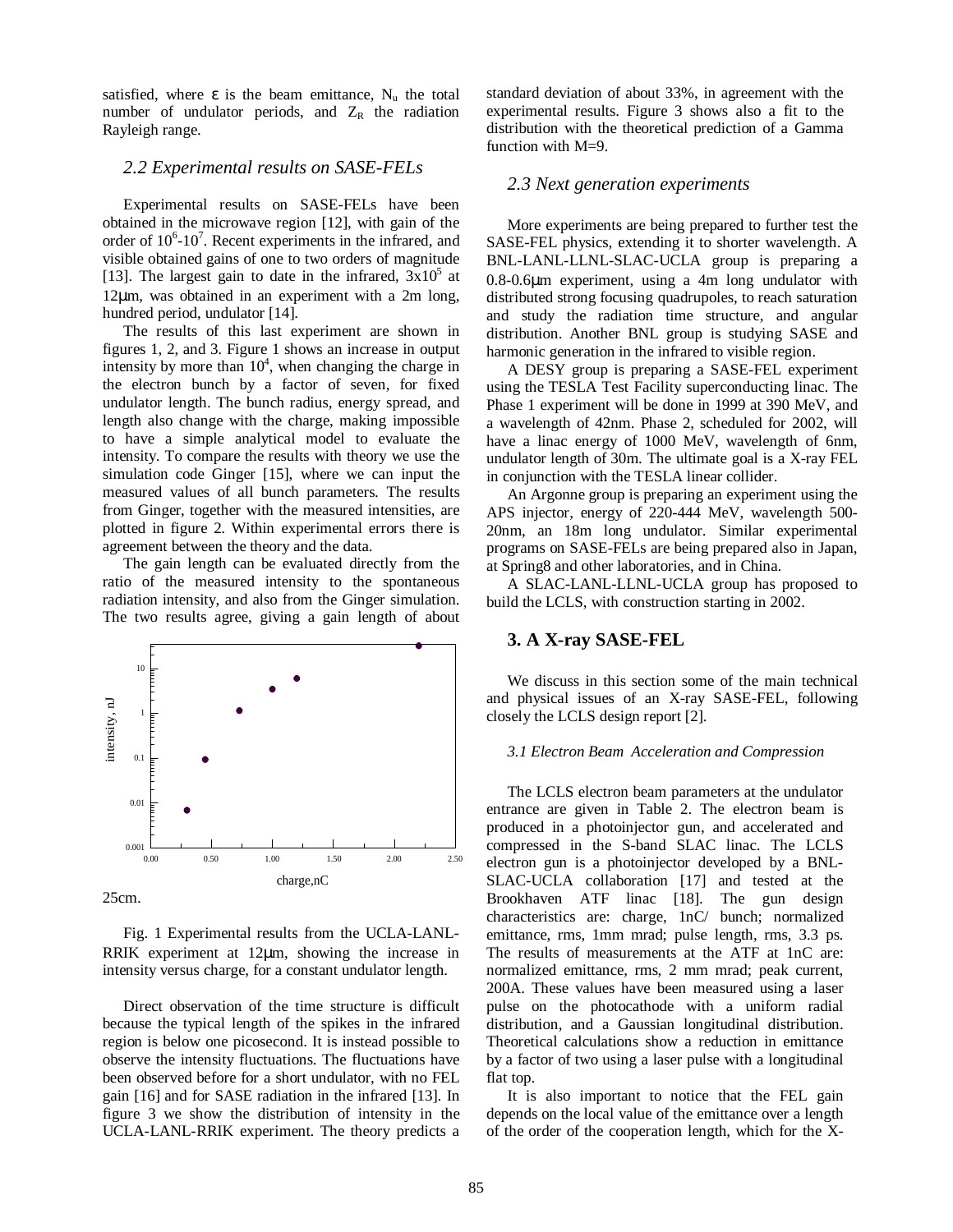ray case is less than 1/100 of the bunch length. The measurements at the ATF [18] have shown that a 1ps long bunch slice has an emittance of about 1mm mrad, compared with a total projected emittance twice as large.

The bunch from the gun is accelerated to 14.3 GeV, and compressed to produce a final peak current of 3400A. During acceleration and compression the transverse and longitudinal phase-space densities are increased by space charge, longitudinal and transverse wakefields, RF-curvature, coherent synchrotron radiation effects. These effects must be kept under control to obtain the beam needed at the undulator entrance. The requirements to minimize one or the other of these effects are often in contrast. The acceleration and compression system has been designed to minimize all these effects simultaneously.



Fig. 2 Plot of measured FEL average intensity, circles, and Ginger simulations, triangles.

The compression is done in two steps. The first compression, reducing the bunch length by a factor 2.5 at 280 MeV, is done at the lowest energy possible to limit transverse wakefield effects, while minimizing space charge effects. The second compression, reducing the bunch length by 20, is done at 6 GeV to minimize synchrotron radiation effects and longitudinal wakefields. Since the energy spread generated by coherent synchrotron radiation is correlated along the bunch, its effect on the transverse emittance is compensated by using a double compressor and symmetrical beam optics to cancel longitudinal to transverse coupling. The emittance growth in the double compressor is limited to 3-5%.

The effects of misalignments of the LCLS linac structures have been simulated, using realistic values for the misalignments, correction techniques, and wakefields. The results show an emittance dilution of about 10%.

The emittance and energy spread are also sensitive to phase and charge jitters of the bunch. To avoid phase-space dilution the pulse to pulse RF-phase jitter is about 0.8 ps,

and the charge fluctuations jitter tolerance is 1%. These values are tight but within the present state of the art.

#### *3.2 Undulator*

ulator.

A planar hybrid undulator has been chosen for LCLS because of the experience in building this type of undulators. The undulator must satisfy many criteria. To minimize the gain length the undulator parameter is large, K=3.7, requiring a strong magnetic field on axis, and a small gap. The undulator is built in sections 1.92m long, separated by 23.5cm straight sections. The poles are vanadium permendur, and the magnets NdFeB.

The natural undulator focusing is weak at the LCLS energy. Additional focusing is provided by permanent magnet quadrupoles located in the straight sections. Optimum gain is obtained for a horizontal and vertical beta function of 18m, giving a betatron wavelength of the same order of the undulator length. With this beta function the transverse beam radius in the undulator is 30 µm, and the radiation Rayleigh range 20m, twice the field gain length. With these parameters diffraction is small, and the straight sections in the undulator give only a small gain reduction.

The beam position monitors and vacuum ports are also located in the same straight sections.



Fig. 3. Measured FEL intensity distribution, together with a plot of a Gamma function distribution with M=9.

The FEL gain is sensitive to errors in the undulator magnetic field, and to deviation in the beam trajectory. Simulations of these effects, including beam position monitors and steering magnets at many stations along the undulator to correct the trajectory, show that the field error tolerance is 0.1%, and the beam trajectory error tolerance is about 5 µm. Both values can be obtained in the LCLS undulator.

#### *3.3. Radiation Properties and optical elements*

The 100m long LCLS undulator generates coherent radiation at a wavelength between 1.5 and 0.15 nm and its harmonics. It also generates incoherent radiation, which, at 14.3 GeV, has a spectrum extending to about